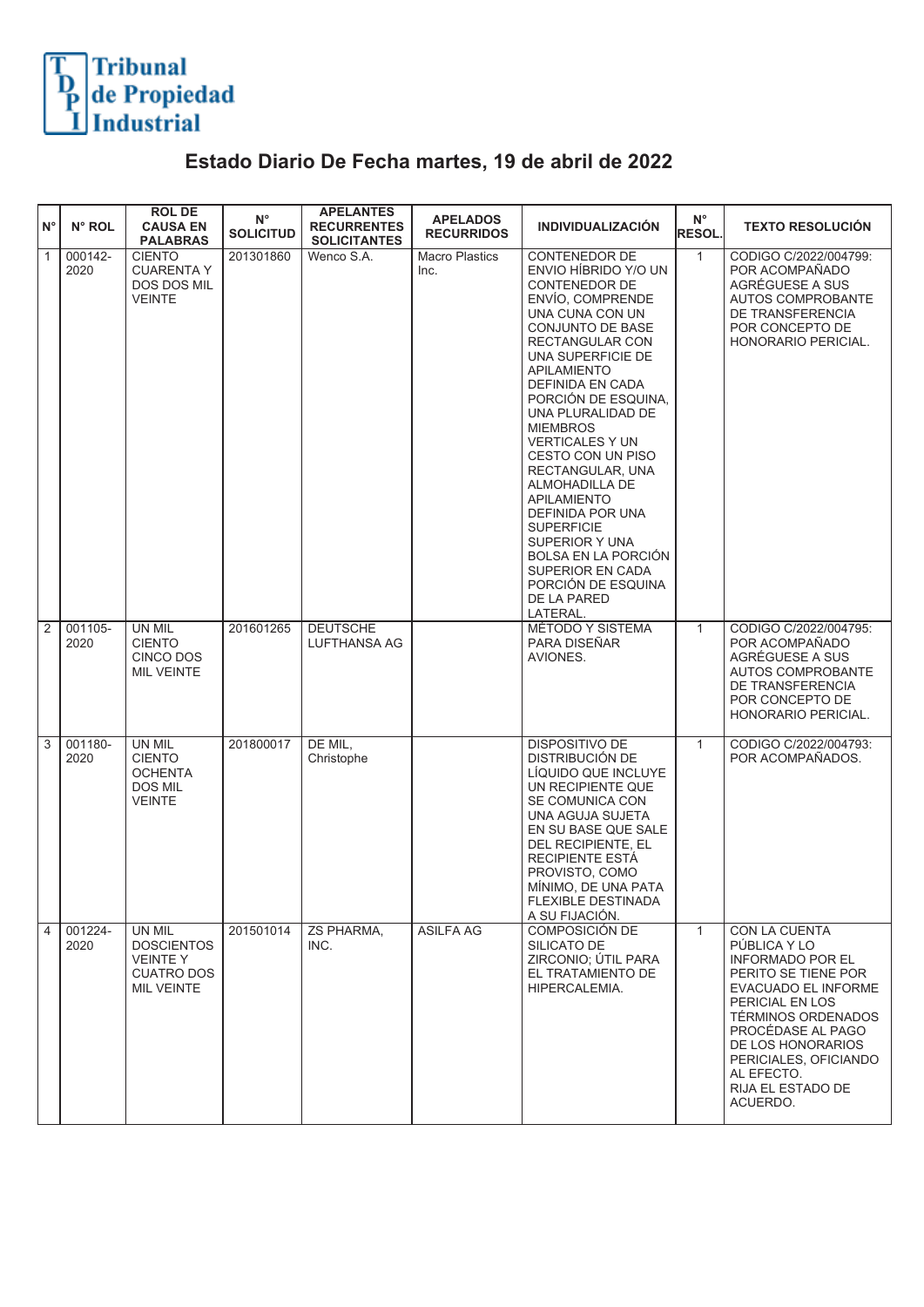| $\mathsf{N}^\circ$ | N° ROL             | <b>ROL DE</b><br><b>CAUSA EN</b><br><b>PALABRAS</b>                                        | $N^{\circ}$<br><b>SOLICITUD</b> | <b>APELANTES</b><br><b>RECURRENTES</b><br><b>SOLICITANTES</b>          | <b>APELADOS</b><br><b>RECURRIDOS</b>        | <b>INDIVIDUALIZACIÓN</b>                                                                                                                                                                                                                                                                                                                                                                                                                                                                                                    | $N^{\circ}$<br><b>RESOL.</b> | <b>TEXTO RESOLUCIÓN</b>                                                                                                                                                                                                                                                                                                                                                         |
|--------------------|--------------------|--------------------------------------------------------------------------------------------|---------------------------------|------------------------------------------------------------------------|---------------------------------------------|-----------------------------------------------------------------------------------------------------------------------------------------------------------------------------------------------------------------------------------------------------------------------------------------------------------------------------------------------------------------------------------------------------------------------------------------------------------------------------------------------------------------------------|------------------------------|---------------------------------------------------------------------------------------------------------------------------------------------------------------------------------------------------------------------------------------------------------------------------------------------------------------------------------------------------------------------------------|
| $\overline{5}$     | 001227-<br>2020    | UN MIL<br><b>DOSCIENTOS</b><br><b>VEINTE Y</b><br>SIETE DOS<br><b>MIL VEINTE</b>           | 201500699                       | <b>INTENSITY</b><br>THERAPEUTICS.<br>INC.                              | <b>LABORATORIOS</b><br><b>RECALCINE S.A</b> | USO DE UN AGENTE<br>TERAPÉUTICO<br><b>SELECCIONADO</b><br><b>ENTRE: UN AGENTE</b><br>QUIMIOTERAPÉUTICO,<br>UN ARN DE<br>INTERFERENCIA, UNA<br><b>PROTEINA</b><br>TERAPÉUTICA O UN<br><b>ANTICUERPO</b><br>TERAPÉUTICO, Y UN<br><b>AGENTE MEJORADOR</b><br>DE LA PERMEACIÓN<br>INTRACELULAR PARA<br>PREPARAR UN<br>MEDICAMENTO ÚTIL<br>PARA EL<br><b>TRATAMIENTO DE</b><br>CÁNCER                                                                                                                                            | $\mathbf{1}$                 | CODIGO C/2022/004792:<br>POR ACOMPAÑADO Y<br>AGRÉGUESE A SUS<br>AUTOS COMPROBANTE<br>DE TRANSFERENCIA<br>POR CONCEPTO DE<br>HONORARIO PERICIAL.                                                                                                                                                                                                                                 |
| 6                  | 001263-<br>2020    | UN MIL<br><b>DOSCIENTOS</b><br><b>SESENTA Y</b><br>TRES DOS<br><b>MIL VEINTE</b>           | 201400722                       | GRIFOLS, S.A.                                                          |                                             | <b>APARATO PARA LA</b><br>ADMINISTRACIÓN DE<br>INHIBIDOR DE ALFA1-<br>PROTEINASA; USO DEL<br><b>APARATO PARA</b><br><b>DEMORAR EL</b><br>COMIENZO O<br>PROGRESION DE<br><b>EXACERBACIONES</b><br>PULMONARES.                                                                                                                                                                                                                                                                                                                | $\mathbf{1}$                 | <b>SENTENCIA</b><br><b>CONFIRMATORIA</b>                                                                                                                                                                                                                                                                                                                                        |
| $\overline{7}$     | 001557-<br>2020    | UN MIL<br><b>QUINIENTOS</b><br><b>CINCUENTA Y</b><br>SIETE DOS<br><b>MIL VEINTE</b>        | 201503727                       | THE COCA-<br><b>COLA</b><br><b>COMPANY</b>                             |                                             | MÉTODO PARA<br><b>FABRICAR UN</b><br>ARTÍCULO<br>ALIMENTICIO O BEBIDA<br>ENVASADOS, QUE<br>COMPRENDE:<br>PROPORCIONAR UNA<br><b>COMPOSICIÓN</b><br><b>ALIMENTICIA</b><br>PROCESADA QUE<br><b>INCLUYE UN</b><br><b>MICROORGANISMO</b><br><b>QUE CAUSA</b><br>DETERIORO,<br>CALENTAR EL LÍQUIDO<br>A UN INTERVALO DE<br>TEMPERATURA<br>PREDETERMINADO: Y<br>COMBINAR EL LÍQUIDO<br>EN UN ENVASE PARA<br>CONSUMO,<br>PROVOCANDO LA<br><b>INACTIVACIÓN DEL</b><br><b>MICROORGANISMO</b><br><b>QUE CAUSA</b><br><b>DETERIORO</b> | 2                            | CODIGO C/2022/004796:<br>POR ACOMPAÑADO Y<br>AGRÉGUESE A SUS<br>AUTOS COMPROBANTE<br>DE TRANSFERENCIA<br>POR CONCEPTO DE<br>HONORARIO PERICIAL.<br>NO HABIENDOSE<br>NOTIFICADO LA<br>RESOLUCION DE FECHA<br>14-04-2022, EN LA<br>REFERIDA FECHA POR<br><b>ESTADO DIARIO.</b><br>PROCEDASE A SU<br><b>NOTIFICACION</b><br>CONJUNTAMENTE CON<br><b>LA PRESENTE</b><br>RESOLUCION. |
| $\sqrt{8}$         | 000575-<br>2021    | <b>QUINIENTOS</b><br><b>SETENTA Y</b><br>CINCO DOS<br>MIL VEINTE Y<br>UN                   | 1367079                         | María Francisca<br>Romo Bustos                                         |                                             | <b>EMPORIO LANAS DEL</b><br><b>MUNDO</b>                                                                                                                                                                                                                                                                                                                                                                                                                                                                                    | $\mathbf{1}$                 | <b>SENTENCIA</b><br><b>REVOCATORIA</b>                                                                                                                                                                                                                                                                                                                                          |
| $\sqrt{9}$         | 001558-<br>2021    | UN MIL<br><b>QUINIENTOS</b><br><b>CINCUENTA Y</b><br>OCHO DOS<br>MIL VEINTE Y<br><b>UN</b> | 1153-15                         | <b>ABBVIE INC</b>                                                      |                                             | <b>INMUNOGLOBULINAS</b><br>DE DOMINIO VARIABLE<br>DUAL ANTI-VEGF/DLL4<br>Y USOS DE LAS<br><b>MISMAS</b><br>[Registro Nro. 63.513]                                                                                                                                                                                                                                                                                                                                                                                           | $\mathbf{1}$                 | CONCEDE PROTECCION<br>SUPLEMENTARIA POR EL<br>TIEMPO QUE INDICA.-                                                                                                                                                                                                                                                                                                               |
|                    | 10 000163-<br>2022 | <b>CIENTO</b><br><b>SESENTA Y</b><br>TRES DOS<br>MIL VEINTE Y<br>DOS.                      | 1417678                         | <b>PRODUCTORA</b><br><b>CONECTA MAS</b><br><b>DEPORTES</b><br>LIMITADA |                                             | <b>CONECTA</b>                                                                                                                                                                                                                                                                                                                                                                                                                                                                                                              | $\mathbf{1}$                 | POR INTERPUESTO<br>RECURSO DE CASACION<br>EN EL FONDO                                                                                                                                                                                                                                                                                                                           |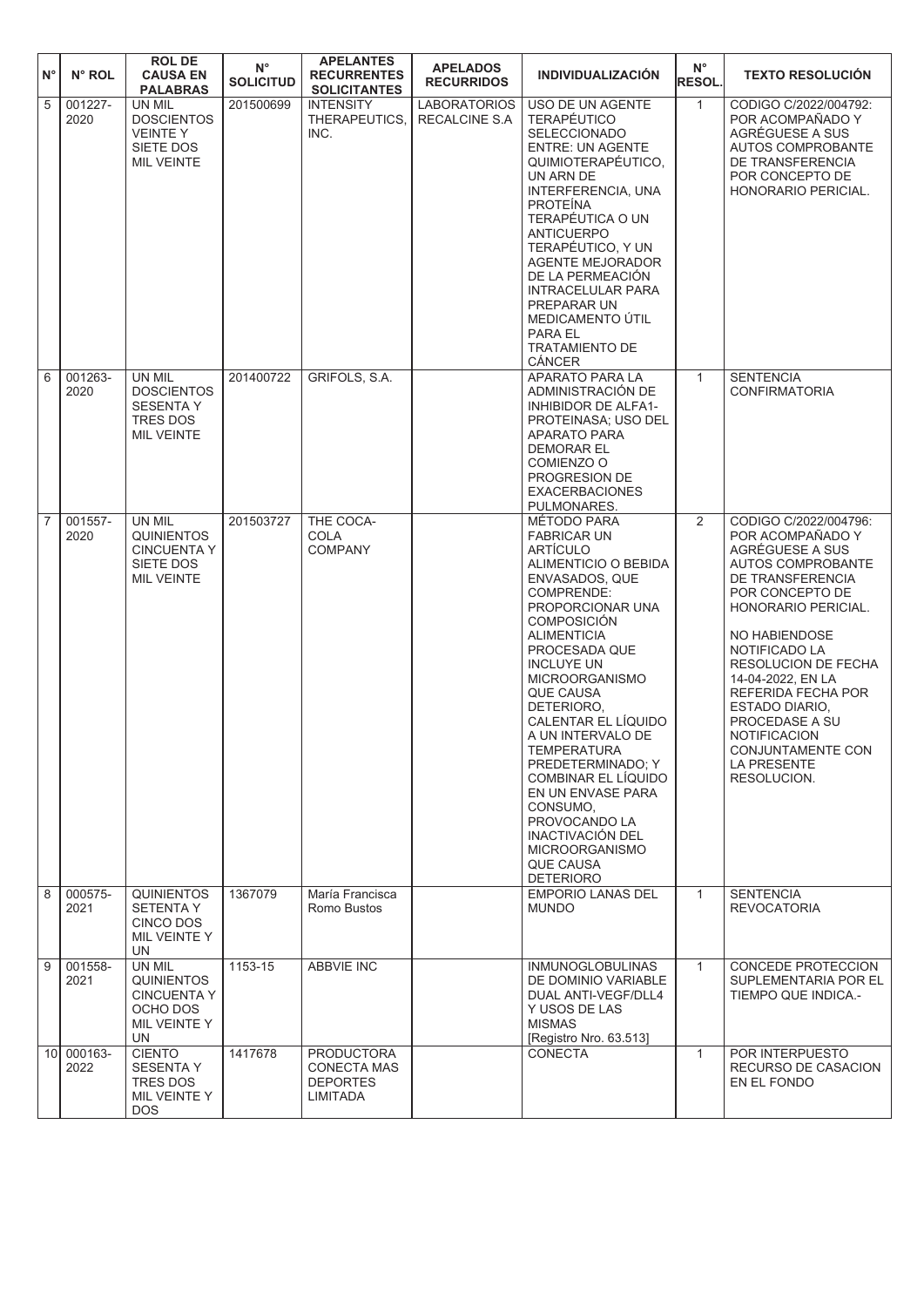| $N^{\circ}$ | N° ROL             | <b>ROLDE</b><br><b>CAUSA EN</b><br><b>PALABRAS</b>                                           | $N^{\circ}$<br><b>SOLICITUD</b> | <b>APELANTES</b><br><b>RECURRENTES</b><br><b>SOLICITANTES</b>                   | <b>APELADOS</b><br><b>RECURRIDOS</b> | <b>INDIVIDUALIZACIÓN</b>                | $N^{\circ}$<br>RESOL. | <b>TEXTO RESOLUCIÓN</b>                                                                                                                                                                                                                                                                                                                                                    |
|-------------|--------------------|----------------------------------------------------------------------------------------------|---------------------------------|---------------------------------------------------------------------------------|--------------------------------------|-----------------------------------------|-----------------------|----------------------------------------------------------------------------------------------------------------------------------------------------------------------------------------------------------------------------------------------------------------------------------------------------------------------------------------------------------------------------|
| 11          | 000334-<br>2022    | <b>TRECIENTOS</b><br><b>TREINTA Y</b><br><b>CUATRO DOS</b><br>MIL VEINTE Y<br><b>DOS</b>     | 1386139                         | THE VEGAN<br><b>SOCIETY</b>                                                     |                                      | <b>VEGAN</b>                            | $\mathbf{1}$          | CODIGO C/2022/004789: A<br>LO PRINCIPAL: POR<br><b>CUMPLIDO LO</b><br>ORDENADO DE FECHA<br>29-03-2022; AL OTROSI:<br>POR ACOMPAÑADOS.<br><b>VUELVAN LOS AUTOS AL</b><br>ESTADO DE ACUERDO.                                                                                                                                                                                 |
|             | 12 000363-<br>2022 | <b>TRECIENTOS</b><br><b>SESENTA Y</b><br><b>TRES DOS</b><br>MIL VEINTE Y<br><b>DOS</b>       | 1442662                         | <b>RODOLFO</b><br><b>ENRIQUE</b><br><b>CORCUERA</b><br><b>ROMERO</b>            |                                      | <b>SKILL PUBLICIDAD</b>                 | $\overline{2}$        | VISTO LO DISPUESTO EN<br>EL ARTÍCULO 84 DEL<br>CODIGO DE<br>PROCEDIMIENTO CIVIL.<br><b>DEJESE SIN</b><br><b>ACTUACIONES FECHA</b><br>13-04-2022 POR NO<br><b>CORRESPONDER A</b><br>ESTOS AUTOS, Y EN SU<br><b>LUGAR SE PROVEE:</b><br>CONTINUESE CON LA<br><b>TRAMITACION NORMAL</b><br>DE LA CAUSA EN SU<br>TABLA RESPECTIVA.<br><b>SENTENCIA</b><br><b>CONFIRMATORIA</b> |
|             | 13 000368-<br>2022 | <b>TRECIENTOS</b><br><b>SESENTA Y</b><br>OCHO DOS<br>MIL VEINTE Y<br><b>DOS</b>              | 1442372                         | <b>SEAWEED</b><br><b>EXPORT</b><br><b>COMPANY</b><br>SOCIEDAD<br><b>ANONIMA</b> |                                      | <b>SEAWEED PET FOOD</b>                 | $\mathbf{1}$          | <b>SENTENCIA</b><br><b>CONFIRMATORIA</b>                                                                                                                                                                                                                                                                                                                                   |
|             | 14 000370-<br>2022 | <b>TRECIENTOS</b><br><b>SETENTA</b><br><b>DOS MIL</b><br><b>VEINTEY</b><br><b>DOS</b>        | 1412124                         | <b>INVERSIONES</b><br><b>FAMILIARES</b><br>S.A.                                 |                                      | MR. DEER                                | $\mathbf{1}$          | <b>SENTENCIA</b><br><b>CONFIRMATORIA</b>                                                                                                                                                                                                                                                                                                                                   |
|             | 15 000373-<br>2022 | <b>TRECIENTOS</b><br><b>SETENTA Y</b><br>TRES DOS<br>MIL VEINTE Y<br><b>DOS</b>              | 1391110                         | <b>COMPAÑIA DE</b><br>PETROLEOS DE<br>CHILE COPEC<br>S.A.                       |                                      | <b>STEM</b>                             | $\mathbf{1}$          | <b>SENTENCIA</b><br><b>CONFIRMATORIA</b>                                                                                                                                                                                                                                                                                                                                   |
|             | 16 000376-<br>2022 | <b>TRECIENTOS</b><br><b>SETENTA Y</b><br><b>SEIS DOS MIL</b><br><b>VEINTEY</b><br><b>DOS</b> | 1395215                         | <b>STRONG BY</b><br><b>FORM SPA</b>                                             |                                      | <b>STRONG BY FORM</b>                   | $\mathbf{1}$          | <b>SENTENCIA</b><br><b>CONFIRMATORIA</b>                                                                                                                                                                                                                                                                                                                                   |
|             | 17 000378-<br>2022 | <b>TRECIENTOS</b><br><b>SETENTA Y</b><br>OCHO DOS<br>MIL VEINTE Y<br><b>DOS</b>              | 1433051                         | <b>FABIAN</b><br><b>IGNACIO SILVA</b><br><b>SILVA</b>                           |                                      | <b>FS CORREDORES</b>                    | $\mathbf{1}$          | <b>SENTENCIA</b><br><b>CONFIRMATORIA</b>                                                                                                                                                                                                                                                                                                                                   |
|             | 18 000394-<br>2022 | <b>TRECIENTOS</b><br><b>NOVENTA Y</b><br><b>CUATRO DOS</b><br>MIL VEINTE Y<br><b>DOS</b>     | 1404017                         | <b>BUTLER</b><br><b>CORPORATION</b><br><b>SPA</b>                               |                                      | <b>SOLBOX</b>                           | $\mathbf{1}$          | <b>SENTENCIA</b><br><b>REVOCATORIA</b>                                                                                                                                                                                                                                                                                                                                     |
|             | 19 000396-<br>2022 | <b>TRECIENTOS</b><br><b>NOVENTA Y</b><br>SEIS DOS MIL<br><b>VEINTEY</b><br><b>DOS</b>        | 1403528                         | <b>VLADIMIR</b><br>ADOLFO AMIGO<br><b>VARGAS</b>                                |                                      | <b>IKIGAI</b>                           | $\mathbf{1}$          | <b>SENTENCIA</b><br><b>REVOCATORIA Y</b><br><b>CONFIRMATORIA</b>                                                                                                                                                                                                                                                                                                           |
|             | 20 000398-<br>2022 | <b>TRECIENTOS</b><br>NOVENTA Y<br>OCHO DOS<br>MIL VEINTE Y<br><b>DOS</b>                     | 1441886                         | <b>SERVICIOS</b><br><b>GASTRONÓMICOS</b><br>IOS SPA.                            |                                      | <b>BURGER BURGER</b><br><b>SANTIAGO</b> | $\mathbf{1}$          | <b>DESE CUENTA</b>                                                                                                                                                                                                                                                                                                                                                         |
| 21          | 000399-<br>2022    | <b>TRECIENTOS</b><br><b>NOVENTA Y</b><br><b>NUEVE DOS</b><br>MIL VEINTE Y<br><b>DOS</b>      | 1400347                         | <b>BRAC GROUP</b><br><b>SPA</b>                                                 |                                      | <b>BRAC GROUP</b>                       | $\mathbf{1}$          | <b>SENTENCIA</b><br><b>REVOCATORIA</b>                                                                                                                                                                                                                                                                                                                                     |
|             | 22 000405-<br>2022 | CUATROCIENTOS432949<br>CINCO DOS<br>MIL VEINTE Y<br><b>DOS</b>                               |                                 | <b>COMERCIALIZADORA</b><br><b>IBEORAMERICANA</b><br>RADIO CHILE<br>S.A.         |                                      | <b>CROSSMEDIALAB</b>                    | $\mathbf{1}$          | <b>SENTENCIA</b><br><b>CONFIRMATORIA</b>                                                                                                                                                                                                                                                                                                                                   |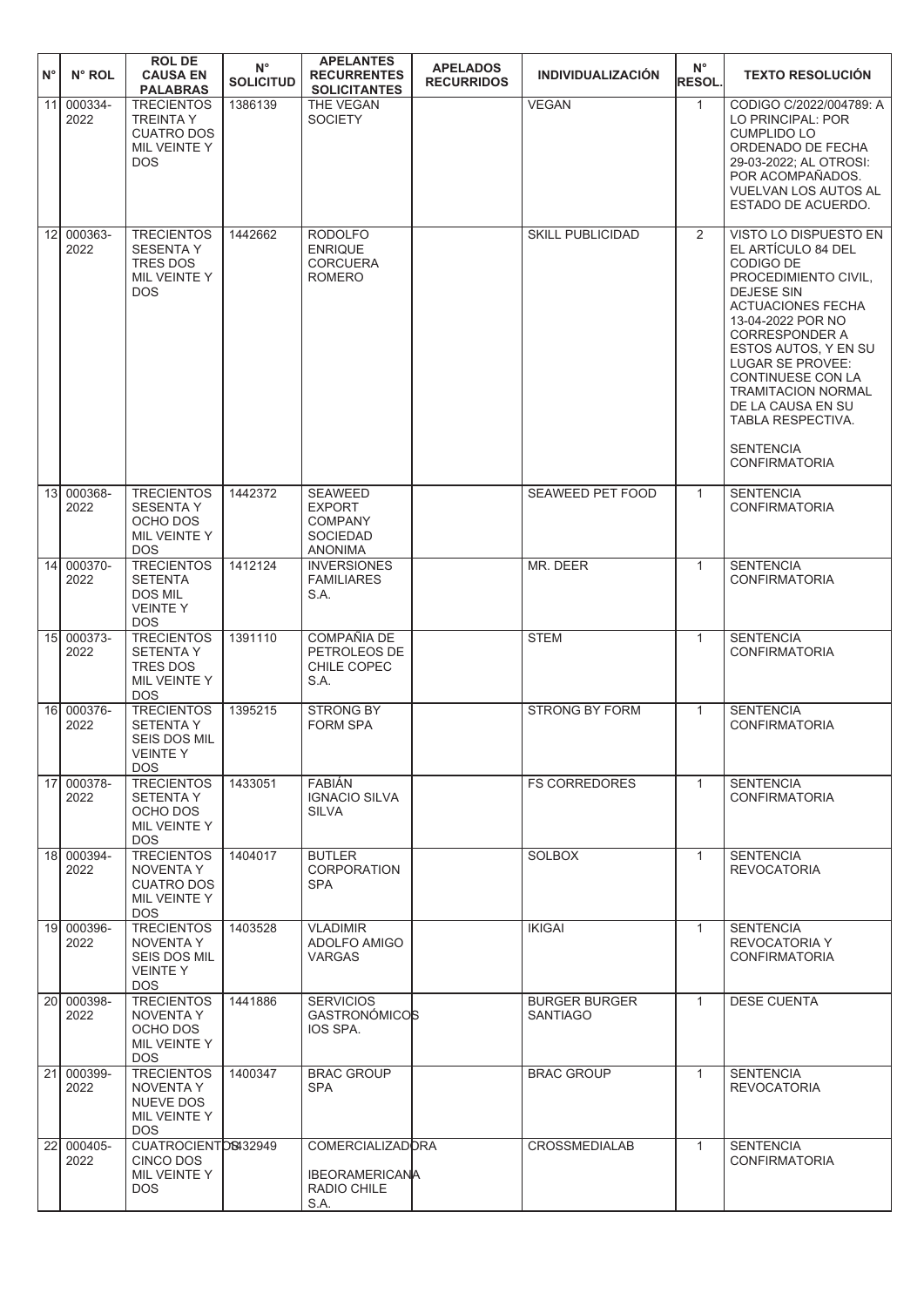| $N^{\circ}$     | N° ROL          | <b>ROL DE</b><br><b>CAUSA EN</b><br><b>PALABRAS</b>                                         | $N^{\circ}$<br><b>SOLICITUD</b> | <b>APELANTES</b><br><b>RECURRENTES</b><br><b>SOLICITANTES</b>                       | <b>APELADOS</b><br><b>RECURRIDOS</b>                            | <b>INDIVIDUALIZACIÓN</b>                           | $N^{\circ}$<br><b>RESOL.</b> | <b>TEXTO RESOLUCIÓN</b>                                                                                                                                                                                                                                        |
|-----------------|-----------------|---------------------------------------------------------------------------------------------|---------------------------------|-------------------------------------------------------------------------------------|-----------------------------------------------------------------|----------------------------------------------------|------------------------------|----------------------------------------------------------------------------------------------------------------------------------------------------------------------------------------------------------------------------------------------------------------|
| 23              | 000406-<br>2022 | CUATROCIENTOS432947<br>SEIS DOS MIL<br><b>VEINTEY</b><br>DOS.                               |                                 | <b>COMERCIALIZADORA</b><br><b>IBEORAMERICANA</b><br>RADIO CHILE<br>S.A.             |                                                                 | <b>CROSSMEDIALAB</b>                               | $\mathbf{1}$                 | <b>SENTENCIA</b><br><b>CONFIRMATORIA</b>                                                                                                                                                                                                                       |
| 24              | 000414-<br>2022 | CUATROCIENTOS434642<br><b>CATORCE</b><br><b>DOS MIL</b><br><b>VEINTEY</b><br><b>DOS</b>     |                                 | <b>JEANNETTE</b><br><b>SOLEDAD</b><br>NARVÁEZ SOTO                                  |                                                                 | HQ HIELOS QUEULAT                                  | $\mathbf{1}$                 | <b>SENTENCIA</b><br><b>CONFIRMATORIA</b>                                                                                                                                                                                                                       |
| 25              | 000415-<br>2022 | CUATROCIENTOS393779<br>QUINCE DOS<br>MIL VEINTE Y<br><b>DOS</b>                             |                                 | <b>JUAN CARLOS</b><br>DÍAZ RETAMAL                                                  |                                                                 | <b>TOKIO SUSHI</b>                                 | $\mathbf{1}$                 | <b>SENTENCIA</b><br><b>CONFIRMATORIA</b>                                                                                                                                                                                                                       |
| 26I             | 000425-<br>2022 | CUATROCIENTOS415862<br><b>VEINTEY</b><br>CINCO DOS<br>MIL VEINTE Y<br><b>DOS</b>            |                                 | <b>VIACOM</b><br><b>INTERNATIONAL</b><br>INC.                                       |                                                                 | NICKELODEON<br><b>AVATAR THE LEGEND</b><br>OF AANG | $\mathbf{1}$                 | CODIGO C/2022/004809:<br><b>ATENDIDO LO</b><br><b>DISPUESTO EN EL</b><br>ARTICULO 64 INCISO<br>SEGUNDO DEL CODIGO<br>DE PROCEDIMIENTO<br>CIVIL Y QUE LA<br>PRESENTE CAUSA ES DE<br>NATURALEZA NO<br>CONTENCIOSA, NO HA<br>LUGAR.                               |
| 27 <sup>1</sup> | 000444-<br>2022 | CUATROCIENTOS398262<br><b>CUARENTA Y</b><br><b>CUATRO DOS</b><br>MIL VEINTE Y<br><b>DOS</b> |                                 | <b>ADMINISTRADORA</b><br>DE<br><b>PROYECTOS</b><br><b>INNOVAGROUP</b><br><b>SPA</b> |                                                                 | <b>INNOVA GROUP</b>                                | $\mathbf{1}$                 | CODIGO C/2022/004794: A<br>LO PRINCIPAL: COMO SE<br>PIDE; AL OTROSI:<br>TENGASE PRESENTE LA<br>DELEGACION EN FAVOR<br>DE MAGDALENA CRUZAT<br>RAWLINS, AUTOS EN<br>RELACION.                                                                                    |
| 28              | 000445-<br>2022 | CUATROCIENTOS35383<br><b>CUARENTA Y</b><br>CINCO DOS<br>MIL VEINTE Y<br><b>DOS</b>          |                                 | <b>BRITISH</b><br><b>AMERICAN</b><br><b>TOBACCO</b><br>(BRANDS)<br><b>LIMITED</b>   | <b>MAXIMILIANO</b><br><b>ENRIQUE</b><br><b>RUDLOFF</b><br>CÁDIZ | <b>REDHOUSE</b>                                    | $\mathbf{1}$                 | CODIGO C/2022/004798; A<br>LO PRINCIPAL: TENGASE<br>PRESENTE; AL PRIMER<br>OTROSI: COMO SE PIDE;<br>AL SEGUNDO OTROSI:<br>POR ACOMPAÑADOS. AL<br><b>TERCER OTROSI: POR</b><br><b>REITERADOS LOS</b><br><b>DOCUMENTOS</b><br>MENCIONADOS.<br>AUTOS EN RELACION. |
| 29I             | 000446-<br>2022 | CUATROCIENTOS404304<br><b>CUARENTA Y</b><br>SEIS DOS MIL<br><b>VEINTEY</b><br><b>DOS</b>    |                                 | <b>EMPRESAS</b><br>CMPC S.A.                                                        |                                                                 | <b>FUNDACIÓN CMPC</b><br>CONECTA                   | $\mathbf{1}$                 | CODIGO C/2022/004813: A<br>LO PRINCIPAL: TENGASE<br>PRESENTE AL SE HACE<br>PARTE: AL PRIMER<br>OTROSI: COMO SE PIDE<br>A LA SOLICITUD DE<br>ALEGATOS; AL SEGUNDO<br><b>OTROSI: TENGASE</b><br>PRESENTE LA<br>DELEGACION DE PODER.<br>AUTOS EN RELACION.        |
| 30I             | 000447-<br>2022 | CUATROCIENTOS448558<br><b>CUARENTA Y</b><br>SIETE DOS<br>MIL VEINTE Y<br>DOS.               |                                 | <b>LENINA MURIEL</b><br><b>VALERIA PIA</b><br><b>CAMILLA</b><br>ARAYA               |                                                                 | HUELLA SUSTENTABLE                                 | $\mathbf{1}$                 | CODIGO C/2022/004791; A<br>LO PRINCIPAL: COMO SE<br>PIDE; AL PRIMER<br><b>OTROSI: POR</b><br>ACOMPAÑADOS; AL<br>SEGUNDO OTROSI:<br>TENGASE PRESENTE LA<br>DELEGACION, AUTOS EN<br>RELACION.                                                                    |
| 31              | 000449-<br>2022 | CUATROCIENTOS373452<br><b>CUARENTA Y</b><br><b>NUEVE DOS</b><br>MIL VEINTE Y<br>DOS.        |                                 | <b>MODINGER</b><br><b>HERMANOS</b><br>S.A.                                          |                                                                 | CECINAS.COM 2001<br><b>CECINAS LLANQUIHUE</b>      | $\mathbf{1}$                 | CODIGO C/2022/004830:<br>COMO SE PIDE A LA<br>SOLICITUD DE<br>ALEGATOS. AUTOS EN<br>RELACION.                                                                                                                                                                  |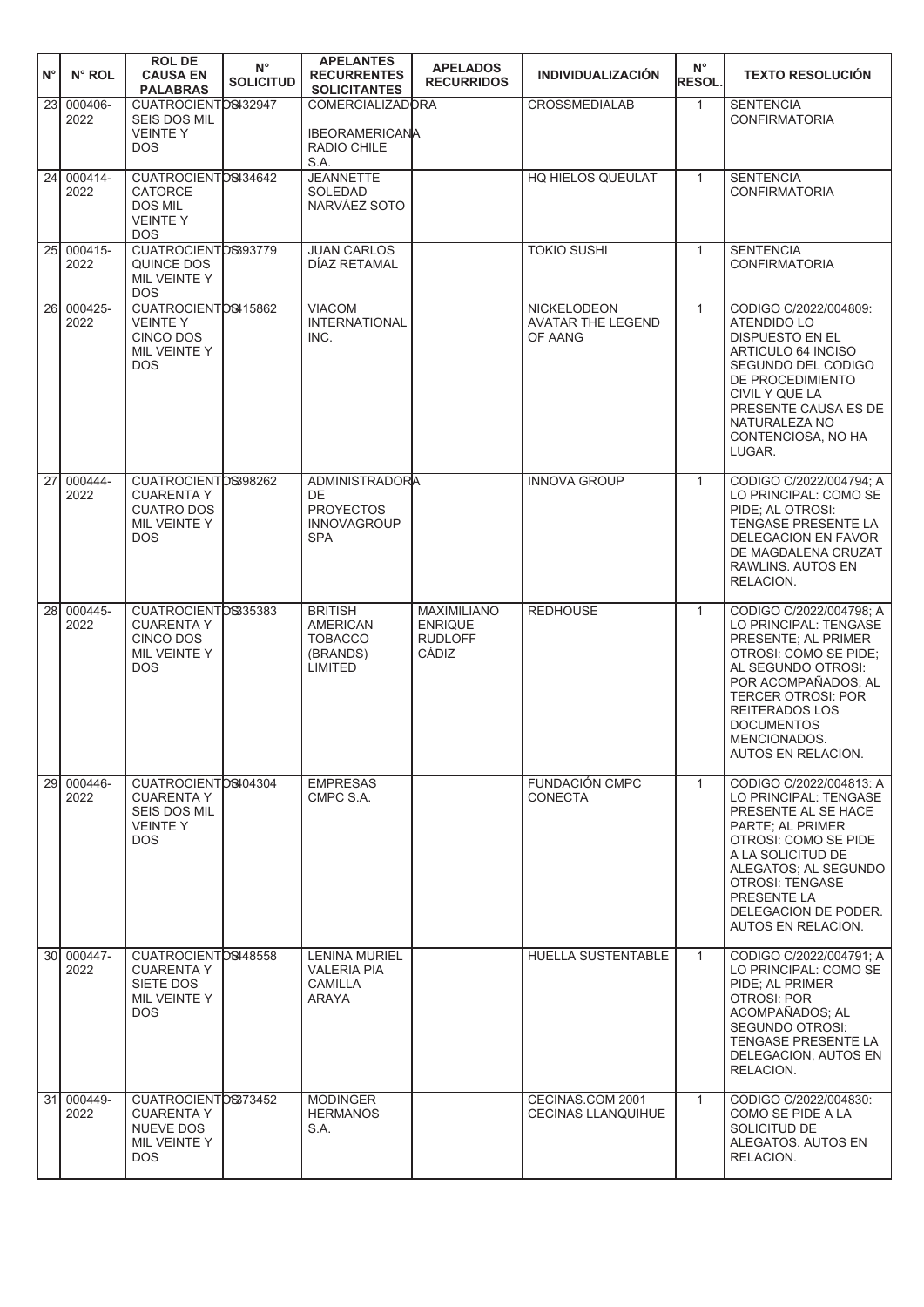| $N^{\circ}$     | N° ROL             | <b>ROL DE</b><br><b>CAUSA EN</b><br><b>PALABRAS</b>                                         | $N^{\circ}$<br><b>SOLICITUD</b> | <b>APELANTES</b><br><b>RECURRENTES</b><br><b>SOLICITANTES</b>                           | <b>APELADOS</b><br><b>RECURRIDOS</b> | <b>INDIVIDUALIZACIÓN</b> | $N^{\circ}$<br><b>RESOL.</b> | <b>TEXTO RESOLUCIÓN</b>                                                                                                                                                                                                                                 |
|-----------------|--------------------|---------------------------------------------------------------------------------------------|---------------------------------|-----------------------------------------------------------------------------------------|--------------------------------------|--------------------------|------------------------------|---------------------------------------------------------------------------------------------------------------------------------------------------------------------------------------------------------------------------------------------------------|
| 32              | 000451-<br>2022    | CUATROCIENTOS417270<br><b>CINCUENTA Y</b><br>UN DOS MIL<br><b>VEINTEY</b><br><b>DOS</b>     |                                 | <b>SOCIEDAD</b><br><b>COMERCIALIZADORA</b><br>DE<br>PRODUCTOS AL<br>DETALLE S.A.        |                                      | KOLA & LOVE              | $\mathbf{1}$                 | CODIGO C/2022/004845: A<br>LO PRINCIPAL: TENGASE<br>PRESENTE AL SE HACE<br>PARTE; AL PRIMER<br>OTROSI: COMO SE PIDE<br>A LA SOLICITUD DE<br>ALEGATOS; AL SEGUNDO<br><b>OTROSI: TENGASE</b><br>PRESENTE LA<br>DELEGACION DE PODER.<br>AUTOS EN RELACION. |
| 33 <sup>1</sup> | 000453-<br>2022    | CUATROCIENTOS392261<br><b>CINCUENTA Y</b><br><b>TRES DOS</b><br>MIL VEINTE Y<br><b>DOS</b>  |                                 | <b>METROLOGIC</b><br><b>GROUP SAS</b>                                                   |                                      | METROLOGIC GROUP         | $\mathbf{1}$                 | CODIGO C/2022/004814: A<br>LO PRINCIPAL: TENGASE<br>PRESENTE AL SE HACE<br>PARTE; AL PRIMER<br>OTROSI: COMO SE PIDE<br>A LA SOLICITUD DE<br>ALEGATOS; AL SEGUNDO<br><b>OTROSI: TENGASE</b><br>PRESENTE EL<br>PATROCINIO Y PODER.<br>AUTOS EN RELACION.  |
| 34 <sup>1</sup> | 000455-<br>2022    | CUATROCIENTOS417435<br><b>CINCUENTA Y</b><br><b>CINCO DOS</b><br>MIL VEINTE Y<br><b>DOS</b> |                                 | <b>SOCIEDAD</b><br><b>COMERCIALIZADORA</b><br>DE<br>PRODUCTOS AL<br>DETALLE S.A.        |                                      | <b>NAKNAKS!</b>          | $\mathbf{1}$                 | CODIGO C/2022/004846: A<br>LO PRINCIPAL: TENGASE<br>PRESENTE AL SE HACE<br>PARTE; AL PRIMER<br>OTROSI: COMO SE PIDE<br>A LA SOLICITUD DE<br>ALEGATOS; AL SEGUNDO<br><b>OTROSI: TENGASE</b><br>PRESENTE LA<br>DELEGACION DE PODER.<br>AUTOS EN RELACION. |
|                 | 35 000458-<br>2022 | CUATROCIENTOS431527<br><b>CINCUENTA Y</b><br>OCHO DOS<br>MIL VEINTE Y<br><b>DOS</b>         |                                 | COMERCIAL<br><b>ECCSA</b><br><b>SOCIEDAD</b><br><b>ANONIMA</b>                          | NATUGO SPA                           | <b>REPLAY</b>            | $\mathbf{1}$                 | CODIGO C/2022/004816: A<br>LO PRINCIPAL: TENGASE<br>PRESENTE AL SE HACE<br>PARTE; AL OTROSI:<br>TENGASE PRESENTE EL<br>PATROCINIO Y PODER.<br>AUTOS EN RELACION.                                                                                        |
|                 | 36 000459-<br>2022 | CUATROCIENTOS447712<br><b>CINCUENTA Y</b><br>NUEVE DOS<br>MIL VEINTE Y<br>DOS.              |                                 | CALIBRE 71<br>SPA,                                                                      | <b>GLACIAR FILMS</b><br>SPA          | <b>ISLA FRIENDSHIP</b>   | $\mathbf{1}$                 | CODIGO C/2022/004811: A<br>LO PRINCIPAL: TENGASE<br>PRESENTE EL<br>PATROCINIO Y PODER:<br>AL PRIMER OTROSI:<br>TENGASE PRESENTE AL<br>SE HACE PARTE; AL<br>SEGUNDO OTROSI:<br>COMO SE PIDE. AUTOS<br>EN RELACION.                                       |
| 37 <sup>1</sup> | 000461-<br>2022    | CUATROCIENTOS403616<br><b>SESENTA Y</b><br>UN DOS MIL<br><b>VEINTEY</b><br><b>DOS</b>       |                                 | <b>INMOBILIARIA</b><br>PARQUE LA<br><b>RESERVA EL</b><br>MAITEN S.A.                    |                                      | <b>RESERVA EL MAITEN</b> | $\mathbf{1}$                 | CODIGOS C/2022/004837<br>Y 4838: PREVIO A<br>PROVEER ACLARESE LA<br><b>REPRESENTACION</b><br>INVOCADA EN SU<br>PRESENTACION,<br>DENTRO DE TERCERO<br>DIA, BAJO<br>APERCIBIMIENTO DE<br>RESOLVER CON EL<br>MERITO DE LO QUE<br>CONSTA EN AUTOS.          |
|                 | 38 000462-<br>2022 | CUATROCIENTOS402728<br><b>SESENTA Y</b><br>DOS DOS MIL<br><b>VEINTEY</b><br><b>DOS</b>      |                                 | <b>MARITIME</b><br><b>SERVICES LINE</b><br><b>URUGUAY</b><br><b>SOCIEDAD</b><br>ANÓNIMA |                                      | <b>MM</b>                | $\mathbf{1}$                 | CODIGO C/2022/004815; A<br>LO PRINCIPAL Y<br>SEGUNDO OTROSI:<br>TENGASE PRESENTE; AL<br>PRIMER OTROSI: COMO<br>SE PIDE.<br>AUTOS EN RELACION.                                                                                                           |